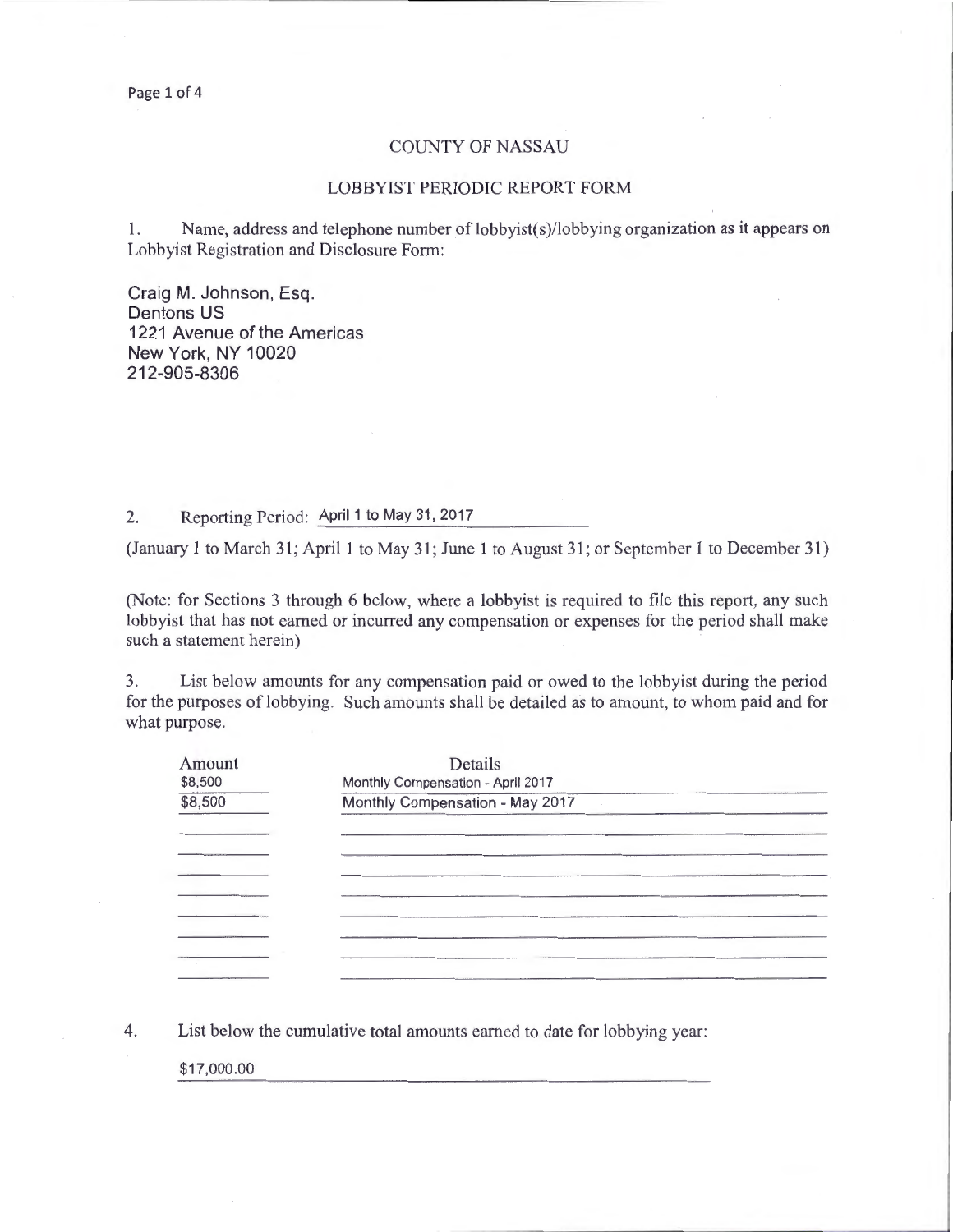Page 2 of 4

5. List below amounts for any expenses expended or incurred by the lobbyist during the period for the purposes of lobbying. Such amounts shall be detailed as to amount, to whom paid and for what purpose.

| Amount      | Details             |  |
|-------------|---------------------|--|
| 27.00<br>__ | May Travel Expenses |  |
|             |                     |  |
|             |                     |  |
|             | $\sim$              |  |
|             |                     |  |
|             |                     |  |
|             |                     |  |
|             |                     |  |
|             | $\sim$              |  |
|             | $\sim$              |  |

6. List below the cumulative total amounts expended to date for lobbying year:

\$27.00

(In lieu of completing 7 through 10 below, you may attach a copy of your Lobbyist Registration and Disclosure Form, provided the information has not changed.)

7. List whether and where the lobbyist(s)/lobbying organization is registered as a lobbyist (e.g. Nassau County, New York State):

Craig M. Johnson is registered with New York State, New York City, Nassau County and Suffolk County

8. Name, address and telephone number of client(s) by whom, or on whose behalf, the lobbyist is retained, employed or designated.

See attached copy of 2017 Lobbyist Registration and Disclosure Form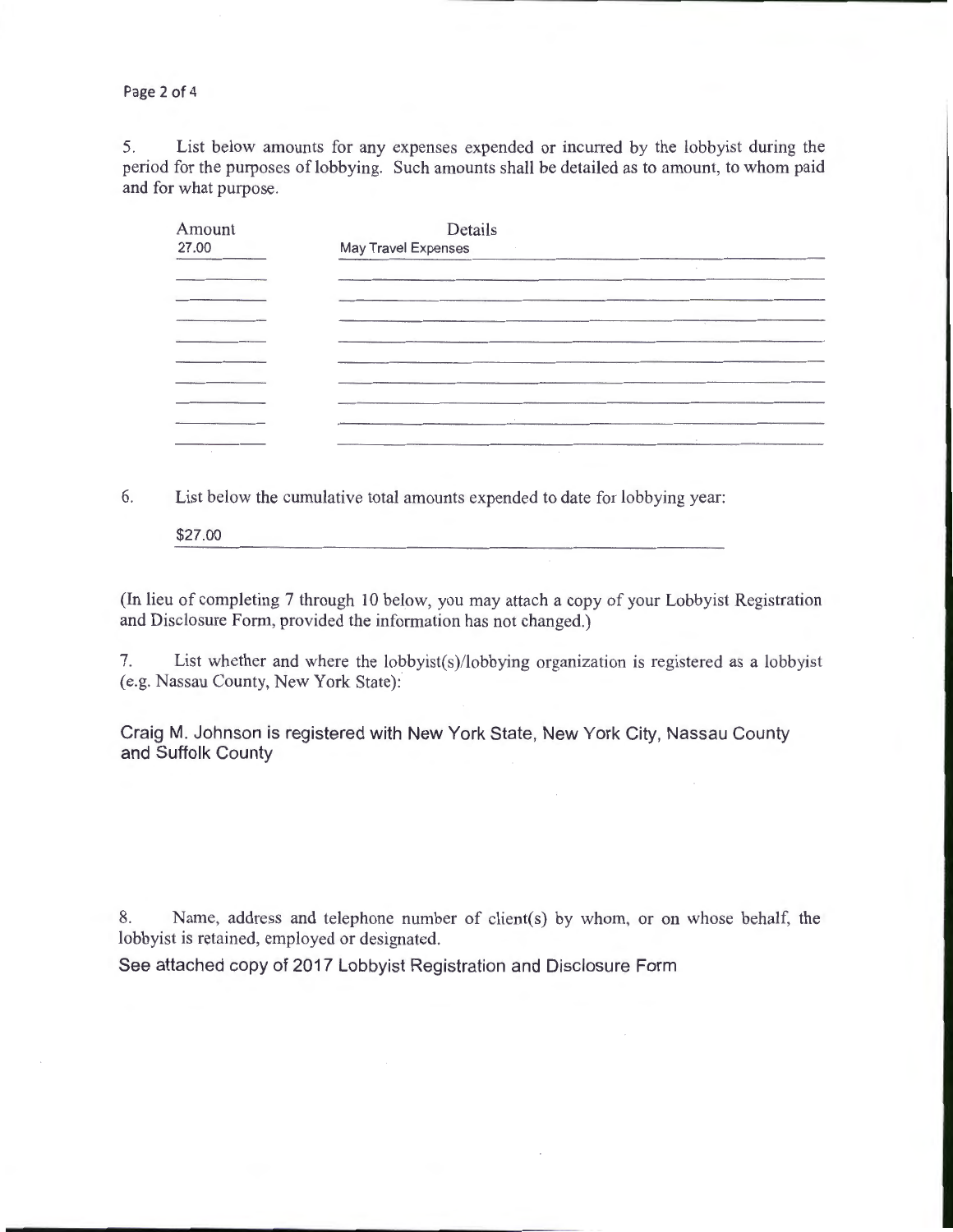9. Describe lobbying activity conducted, or to be conducted, in Nassau County, and identify client(s) for each activity listed, during the Reporting Period.

Meetings, conferences and communications related to or concerning for-hire vehicle industry, ridesharing, transportation industry and/or technology industry

10. The name of persons, organizations or governmental entities before whom the lobbyist has lobbied during the period.

See attached copy of 2017 Lobbyist Registration and Disclosure Form